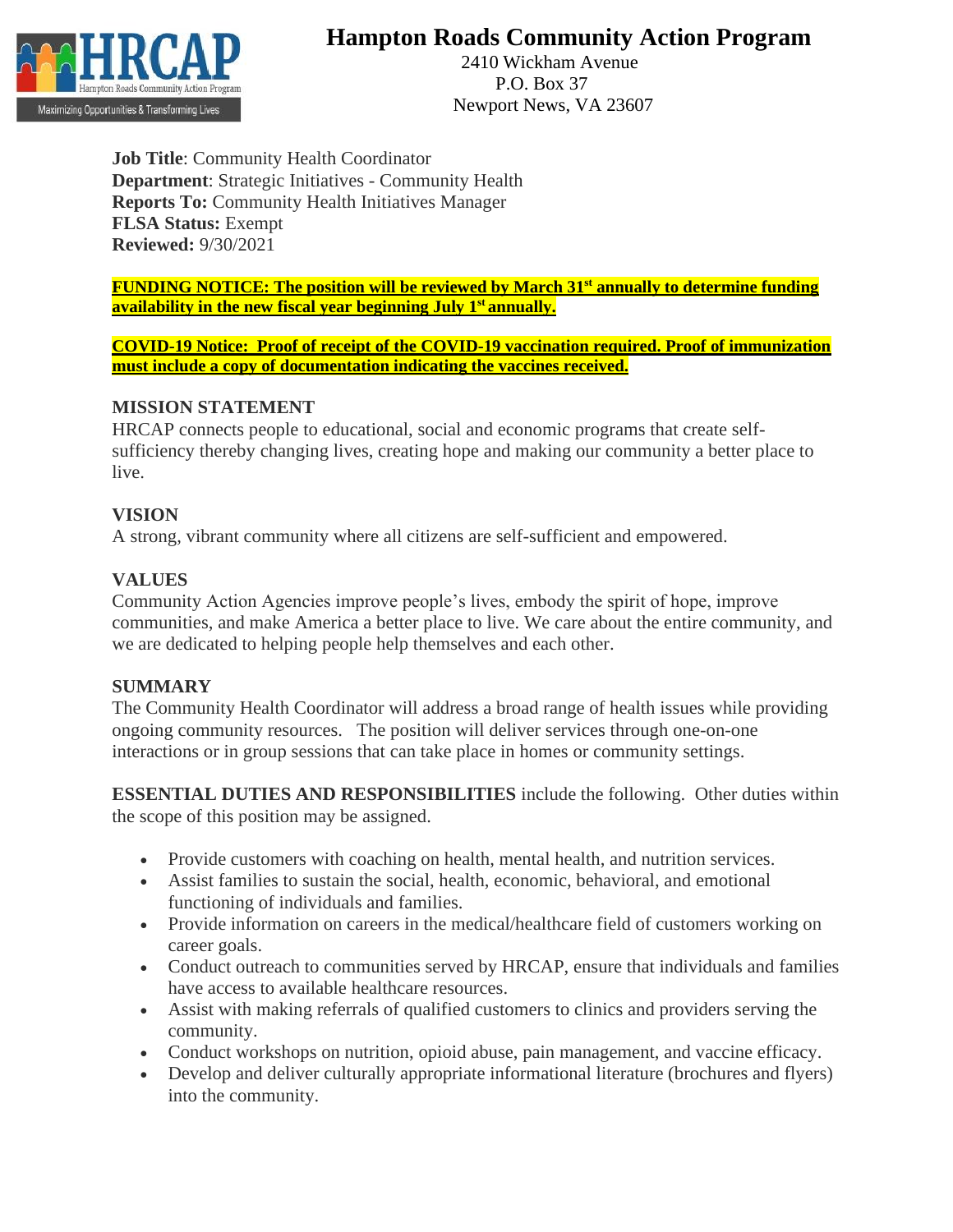- Plan and conduct workshops to provide information on vaccines.
- Prepares and completes various forms, reports, correspondence, case records, client activity reports, service plans, assessment instruments, needs assessments, purchase orders, invoices, applications, funding reports, charts, or other documents.
- Operates several technology tools (desktop, laptop, tablet, cellphone, hotspot, etc.) to enter, retrieve, review, or modify data; verifies accuracy of entered data and makes corrections.
- Utilize MS Office, EmpowOR Client Management System, e-mail, internet, other computer programs.
- Maintains confidentiality of department issues and documentation.
- Provides assistance to other employees or departments as needed.
- Represent the organization in professional, civic, and community groups as requested by the COO.
- Serve as site coordinator for individuals requiring internship hours with HRCAP.
- Performs other related duties as required.

**SKILLS REQUIRED** include the following. Other skills within the scope of this position may be assigned.

- The ability to develop project proposals, reports, service agreements, RFP's, grant applications, timelines, budgets as well as other documents and presentations.
- Strong analytical skills, business acumen and the ability to achieve desired outcomes working with cross-functional teams with and without direct reporting relationships.
- Relationship building skills with leaders in government, business, higher education and other related industry groups and associations.
- Helps establish performance measures and monitors outputs and outcomes.
- Comprehensive understanding of contract management, data systems, including tracking, reporting, monitoring, customer satisfaction, and evaluation.
- High-level communication and interpersonal skills a must.
- Exceptional time management skills with ability to multitask; ability to work well under pressure, prioritize workload, and meet tight deadlines.

**SUPERVISORY RESPONSIBILITIES** Staff assigned by Supervisor.

**SAFETY RESPONSIBILITIES** In addition to complying with the guidelines for all associates:

Comply with all Federal, State and Local regulatory standards and procedures.

Ensure that all associates are trained in HRCAP's Safety Policies, Rules and Regulations; trained for the jobs they will be performing; trained for the equipment they will be using; and understand the potential safety hazards in their work area.

Ensure that applicable personal protective equipment is available, in proper operating condition, and used for each job performed.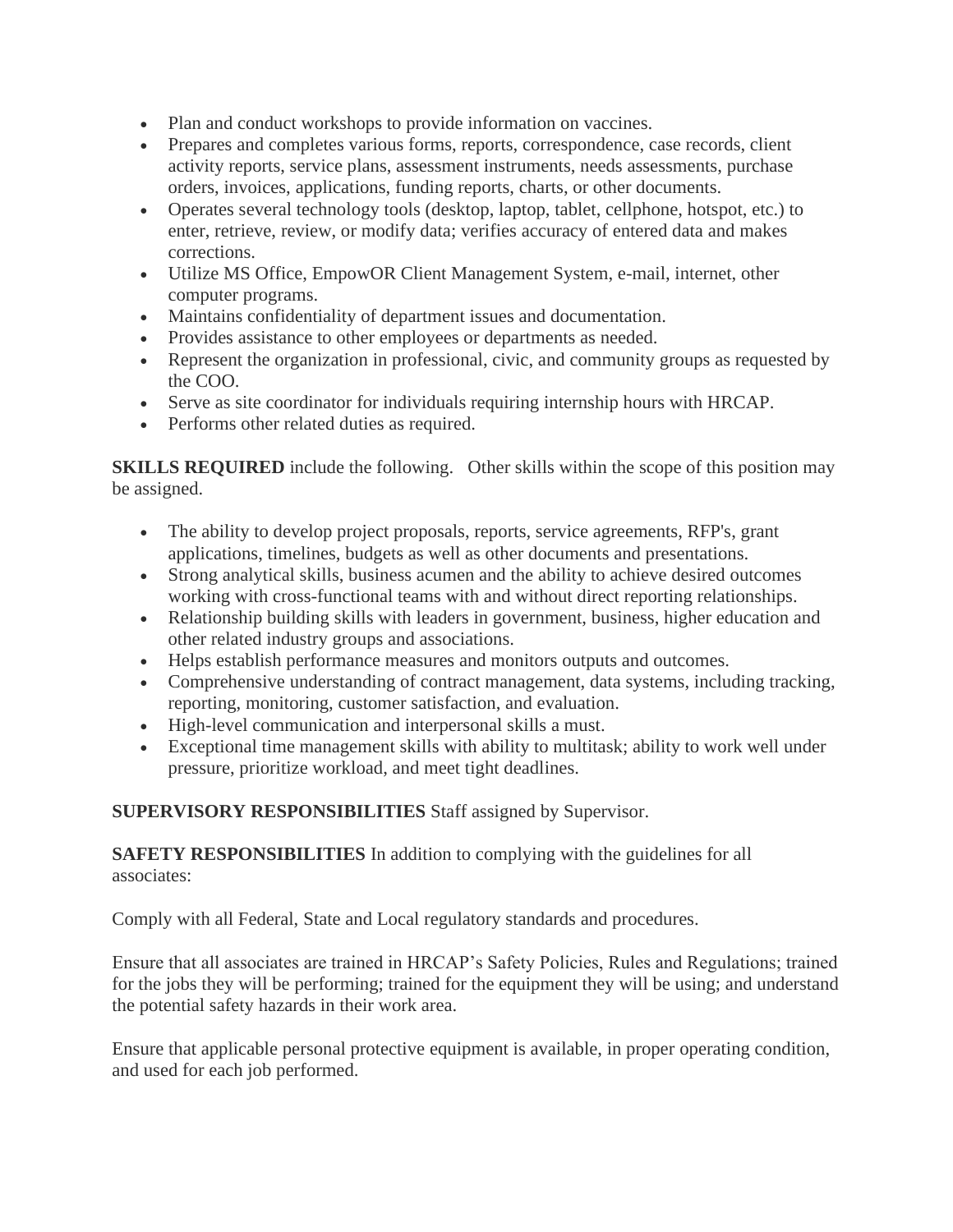## **INFORMATION PRIVACY AND SECURITY**

This associate may have access to Confidential Information (CI) and is required to be familiar with the HRCAP's Privacy policy related to the handling of CI, and follow all related procedures required to protect the privacy and security of CI.

## **QUALIFICATIONS**

To perform this job successfully, an individual must be able to perform each essential duty to a high standard. The requirements listed below are representative of the knowledge, skill, and/or ability required. Reasonable accommodations may be made to enable individuals with disabilities to perform the essential functions.

## **EDUCATION and/or EXPERIENCE**

- Obtain membership with the Virginia Community Health Work Association within six months of employment.
- Obtain Community Health Worker certification within 90 working days of employment.
- Master's degree in Human Services field, Social Services, Sociology, Human Services, Psychology, and a minimum of five to seven years of appropriate and related experience with public assistance program administration.
- Experience with program eligibility evaluation.
- Must possess experience working with TANF and VIEW eligible clients.
- Expertise in MS Office-Excel, PowerPoint, and Word.
- Criminal record check, driving record and credit report required for employment.
- Track record for maintaining and deepening relationships with clients, community partners, etc.
- Adept at networking, building relationships, and community engagement.
- Ability to work across the organization to deliver solutions that meet internal and external objectives.

## **LEADERSHIP COMPETENCIES**

Initiative and Drive for Strong Results Strong Decision-Making Skills Business Acumen Customer Focus Organizational Agility Planning and Implementation Managing Purpose and Vision Building Effective Teams

## **CERTIFICATES, LICENSES, REGISTRATIONS**

Must possess or be eligible to obtain LCSW license. Additionally, position requires valid driver's license, proof of current auto insurance coverage, satisfactory driving record and working vehicle required.